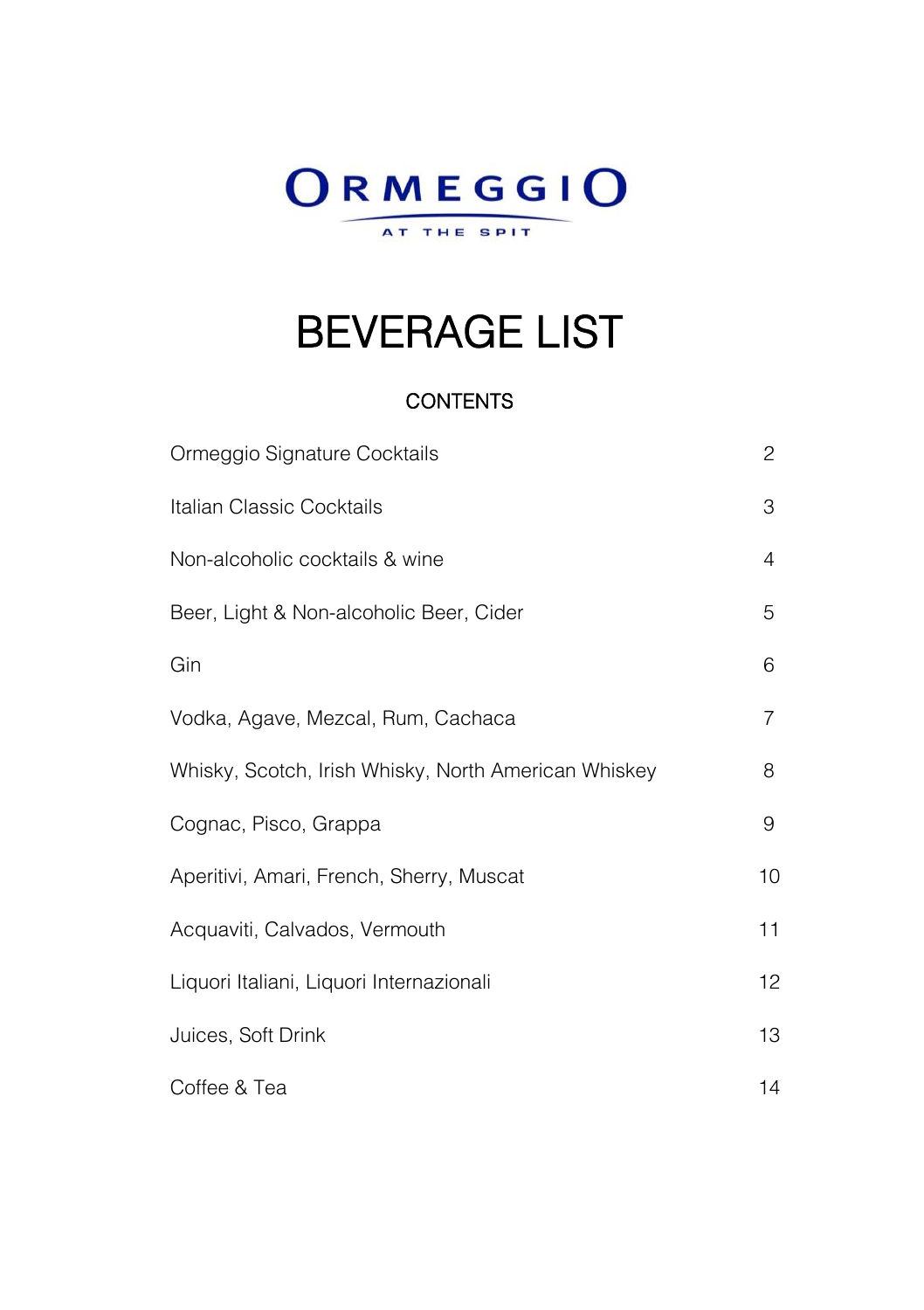#### ORMEGGIO SIGNATURE COCKTAILS

Ormeggio's cocktail philosophy and inspiration centres on its place in the world. Drawing on the influence of the beautiful Australian natives found locally, the Italian heritage of our team, and the joy of drinking cocktails by the sea, our Signature Cocktails are delicious, unique and memorable.

| PIEMONTE MEETS THE BUSH<br>a twist on a Tom Collins<br>4 Pillar Dry, wattleseed, lemon myrtle, finger lime, soda                   | 25 |
|------------------------------------------------------------------------------------------------------------------------------------|----|
| APERITIVO ON THE SEA<br>a twist on an Americano<br>Rinomato Aperitivo, Rhubi Mistelle, Aspen, verjus, mandarin<br>soda, grapefruit | 25 |
| MIDDLE HARBOUR MARGARITA<br>a twist on a Margarita<br>23 Calle Blanco Tequila, lime, riberries, Amaro Imbrolio,<br>lemon aspen     | 25 |
| <b>SARDINIAN FIZZ</b><br>a twist on a Gin Fizz<br>4 Pillars Shiraz, citrus, verjus, almond, kiwi, Abbardente acquavite             | 25 |
| SWEET AND SALTY<br>a twist on an Old Fashioned<br>Gospel Rye Whiskey, pine nuts, macadamia, saltbush,<br>native currants, Mojama   | 25 |
| <i><b>ESPRESSO FUN</b></i><br>a twist on an Espresso Martini<br>Tilde Vodka, honeycomb, geraldton, pear, coffee, chocolate         | 25 |

Our bar team can make your favourite classic cocktail on request 23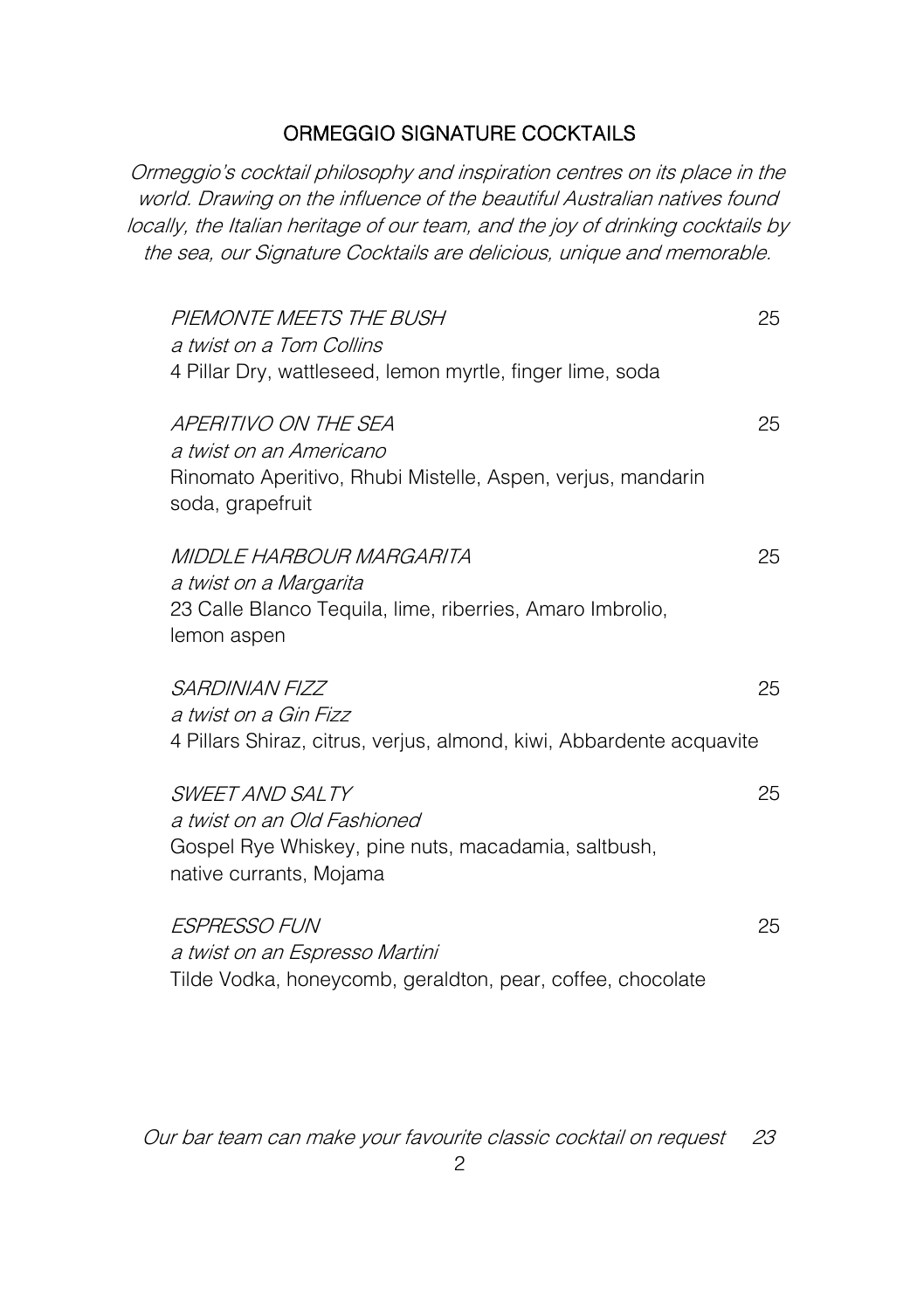# ITALIAN CLASSIC COCKTAILS

| <i>BELLINI</i><br>White peach, Prosecco                          | 23 |
|------------------------------------------------------------------|----|
| <b>APEROL SPRITZ</b><br>Aperol, Prosecco, soda                   | 23 |
| <i>VENETIAN SPRITZ</i><br>Amaro, Prosecco, soda                  | 23 |
| <i><b>ITALICUS SPRITZ</b></i><br>Bergamot liquor, Prosecco, soda | 23 |
| GARIBAI DI<br>Campari, orange juice                              | 23 |
| AMERICANO<br>Campari, sweet vermouth, soda                       | 23 |
| <b>NEGRONI</b><br>Gin, Campari, sweet vermouth                   | 23 |
| NEGRONI SBAGLIATO<br>Campari, red vermouth, Prosecco             | 23 |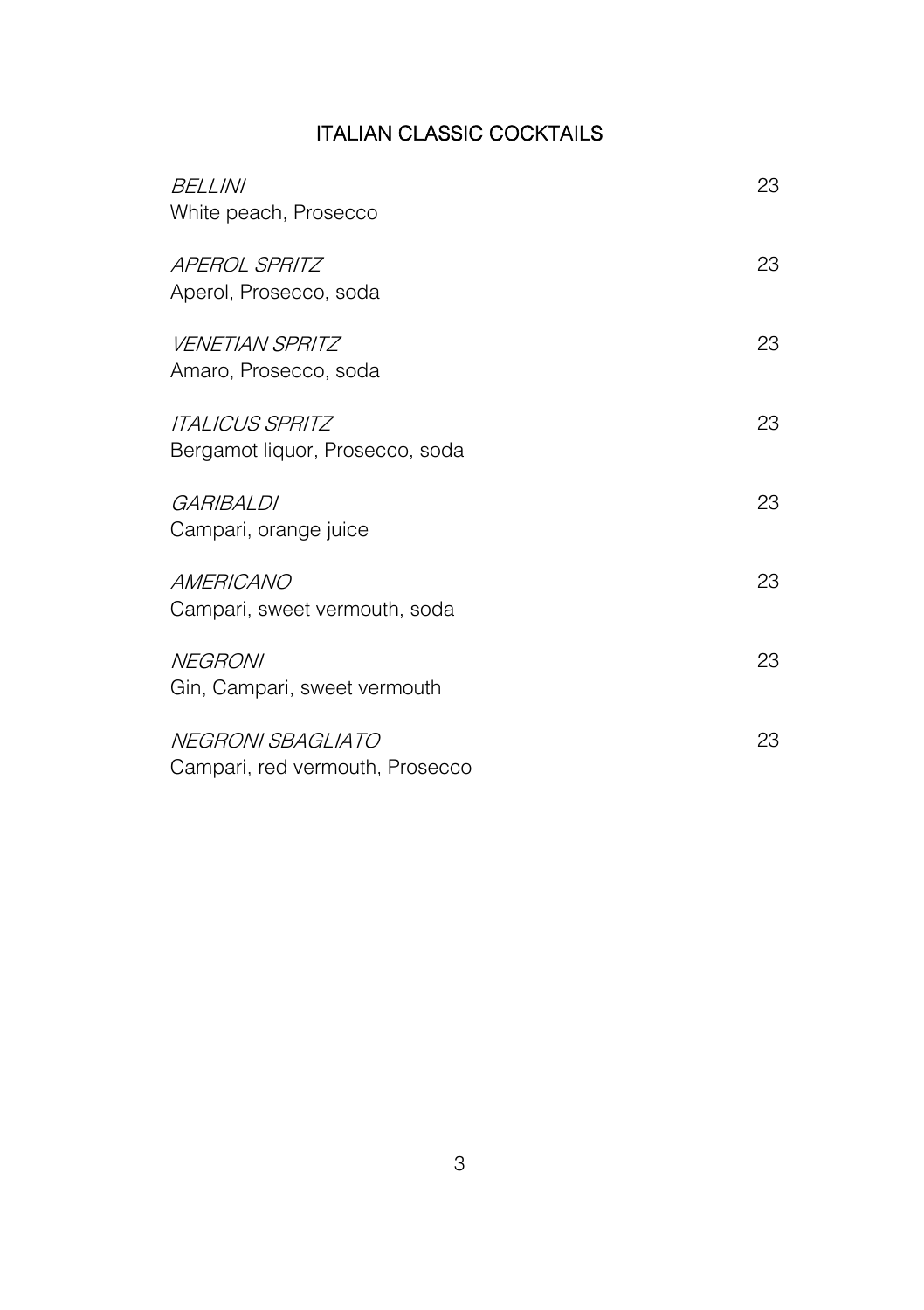# NON-ALCOHOLIC COCKTAILS

| <i>LYRE'S SPRITZ</i><br>Lyre's Italian Spritz, Il Classico Prosecco, Soda                        | 18 |
|--------------------------------------------------------------------------------------------------|----|
| <i>LYRE'S AMARETTI SOUR</i><br>Lyre's Amaretti, citrus, sugar                                    | 18 |
| ANANAS E PERA<br>Pineapple, pear, lemon                                                          | 18 |
| NON-ALCOHOLIC JUKE'S TINCTURE<br>All the flavour complexity of great wine but made from entirely |    |

different, natural ingredients. Juke's pairs well with foods thanks to their aromatic allure, depth of flavour, and long, dry finish.

| <i>JUKE'S 1</i> | 15 |
|-----------------|----|
| Orange wine     |    |
| <i>JUKE'S 6</i> | 15 |

Red wine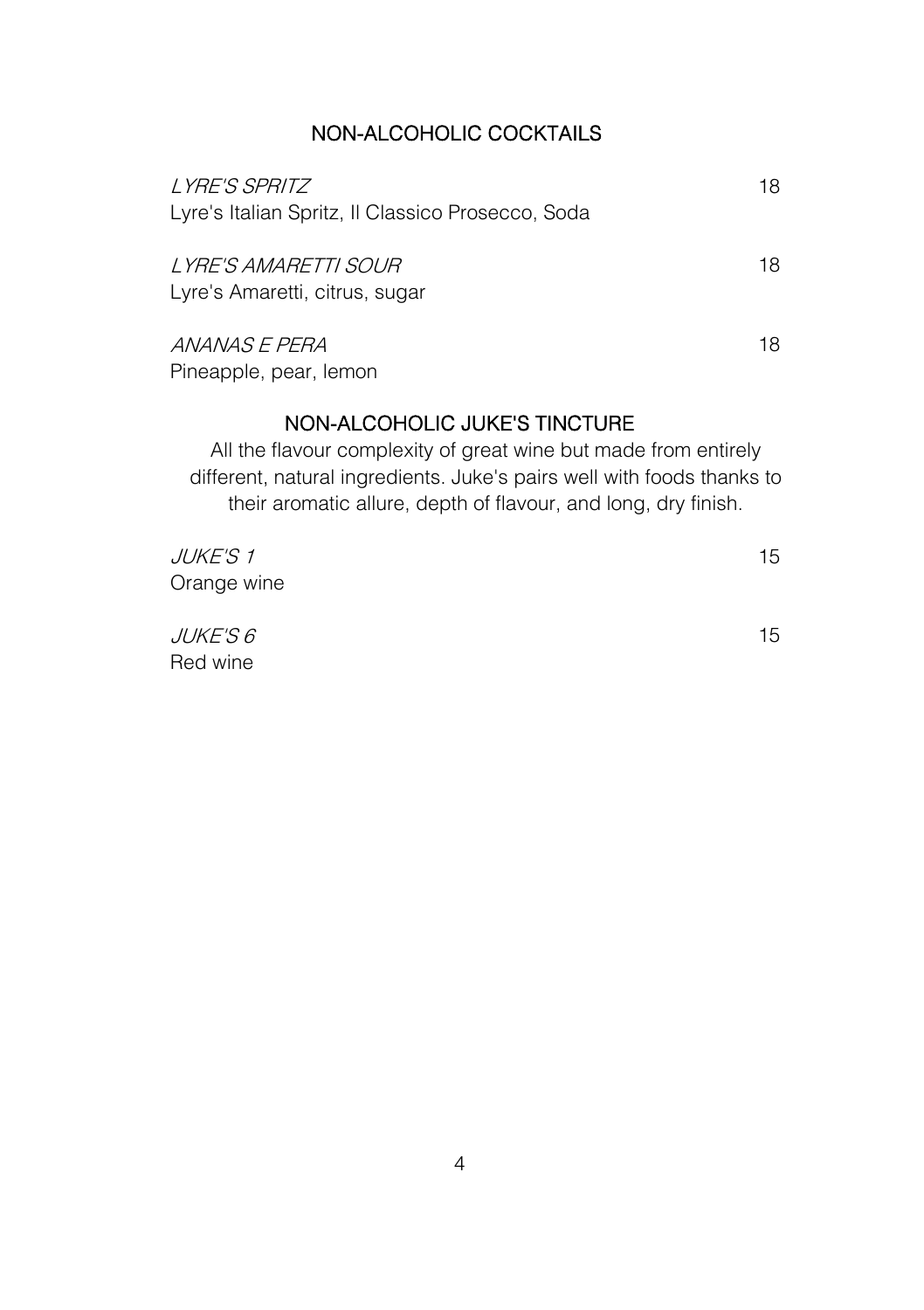#### BEER

| Ormeggio Pilsner by Nomad, Australia 4.5% | 13. |
|-------------------------------------------|-----|
| El Toro Loco Pale Ale, Australia 4.2%     | 15  |
| Icnussa Lager, Italy 4.7%                 | 14  |
| Baladin Nazionale Blonde Ale, Italy 6.5%  | 16  |
| Baladin Isaac Wittbier, Italy 5%          | 16  |
| Baladin Super Amber Ale, Italy 8%         | 16  |
| Peroni Gran Riserva, Italy (500ml) 6.6%   | 22. |

# LIGHT AND NON-ALCOHOLIC

| Peroni Leggera, Italy 3.5%                     | 13 |
|------------------------------------------------|----|
| Heaps Normal Non-alcoholic XPA, Australia 0.5% | 13 |

# CIDER

|  | Eric Bordelet Sydre Argelette 2019, France (700ml) 6.5% |  |  | 70 |
|--|---------------------------------------------------------|--|--|----|
|--|---------------------------------------------------------|--|--|----|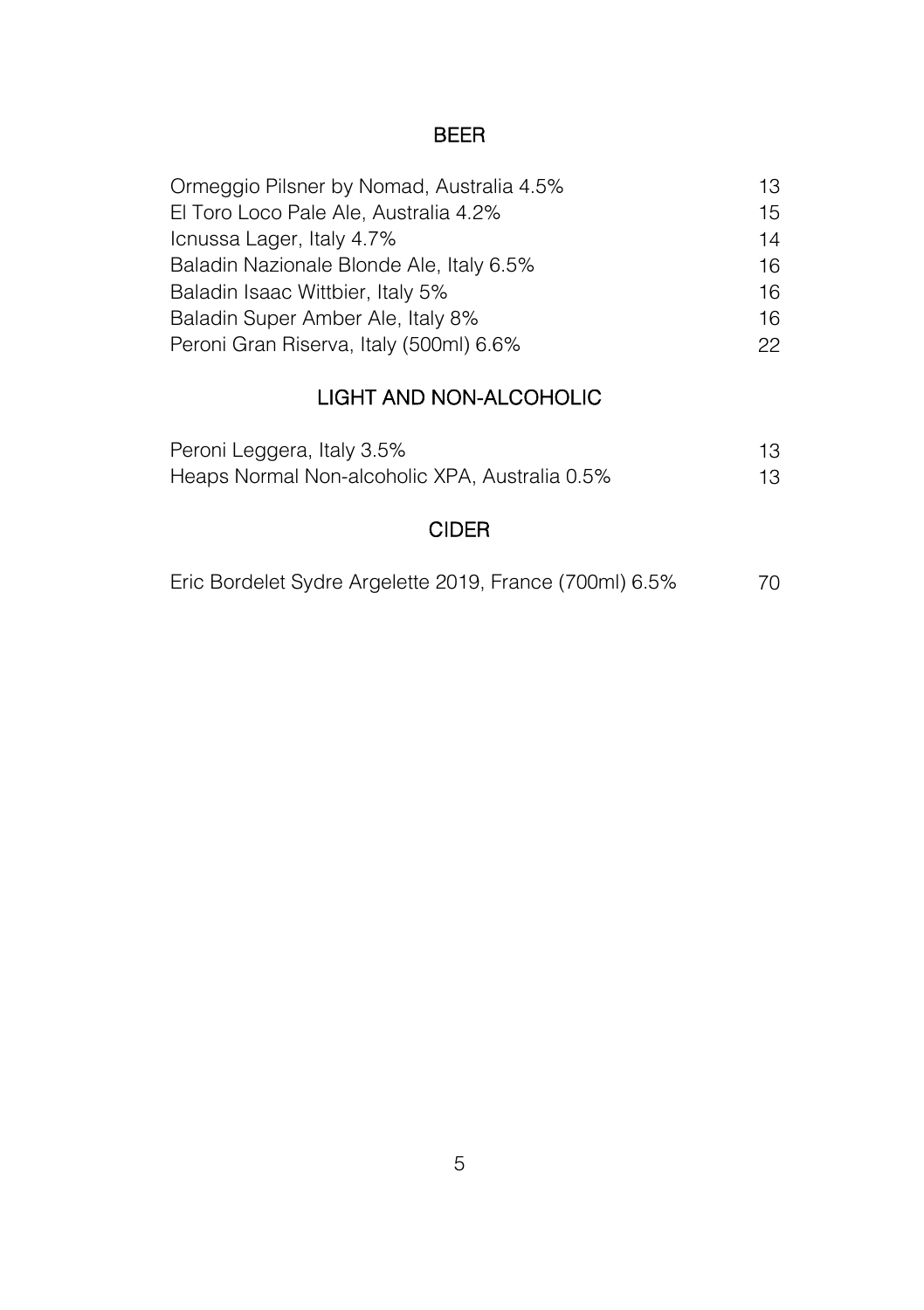# GIN

#### AUSTRALIA

| 4 Pillars Dry                  | 13 |
|--------------------------------|----|
| 4 Pillars Olive Leaf           | 16 |
| 4 Pillars Shiraz               | 17 |
| Applewood Gin Alpine           | 16 |
| Archie Rose Signanture Dry     | 15 |
| Dasher + Fisher Sloe Gin       | 14 |
| Hickson Road Australian Gin    | 14 |
| Ironbark Wattleseed Gin        | 16 |
| Manly Spirits Australian Dry   | 20 |
| Mgc Single Shot Gin            | 15 |
| Never Never Southern Strength  | 20 |
| Never Never Triple Juniper Gin | 16 |
| Poor Toms Fools Cut Gin        | 16 |
| Seven Season Green Ant Gin     | 17 |
| West Wind Gin Cutlass          | 15 |

#### ITALY

| Argala'                     | 18 |
|-----------------------------|----|
| Kapriol Gin                 | 20 |
| Malfy Gin                   | 15 |
| Poli 46 Marconi Gin         | 16 |
| Pure Sardinia Solo Wild Gin | 14 |
| Walcher Gin Aged in PY      | 25 |
| Walcher Gin la Vita e Bella | 21 |
| Wolfrest Gin                | 14 |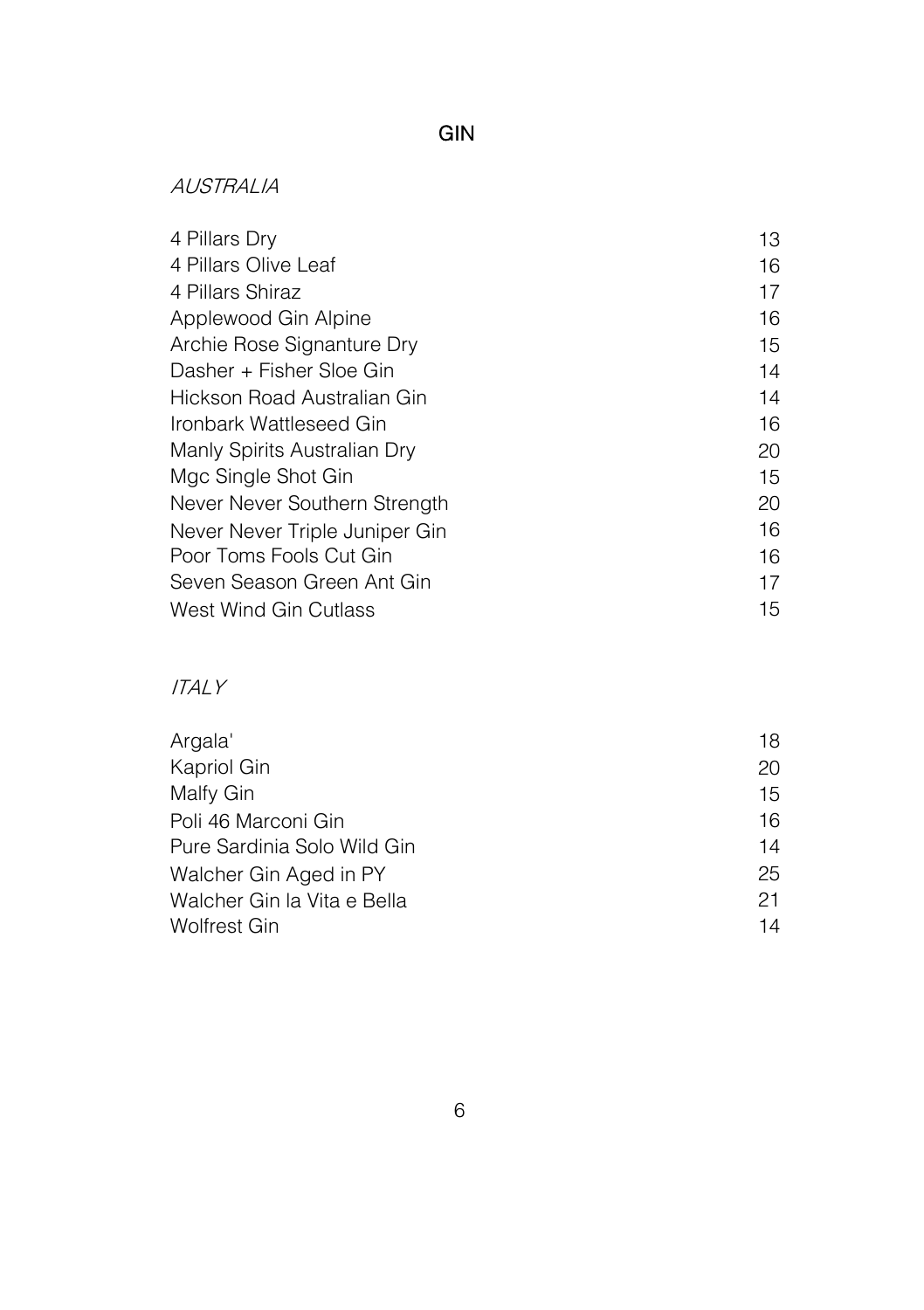# VODKA

| Tilde Australian Vodka                | 13 |
|---------------------------------------|----|
| Manly Spirits Australian Vodka        | 14 |
| Archie Rose Native Botanical Vodka    | 15 |
| 666 Vodka Butter                      | 17 |
| Biostilla Organic Grain Italian Vodka | 14 |

### AGAVE

| Fortaleza Anejo    | 30 |
|--------------------|----|
| Fortaleza Plata    | 19 |
| 23 Calle Blanco    | 13 |
| Herradura Plata    | 14 |
| Herradura Reposado | 18 |
| Arette Reposado    | 16 |
| Ocho Reposado      | 20 |

#### MEZCAL

| Del Maguey Vida Mezcal |  |
|------------------------|--|
|------------------------|--|

#### RUM

| Sailor Jerry Spice Rum      | 13 |
|-----------------------------|----|
| The Rum Diary Spiced Rum    | 14 |
| <b>Brix White Rum</b>       | 14 |
| <b>Plantation Pineapple</b> | 16 |
| <b>Gunnery Spiced Rum</b>   | 15 |
| Mount Gay Barrel            | 13 |
| Goslings Black Seal Rum     | 14 |
| Flor de Cana 4 yr           | 13 |
| Zacapa Centanario 23        | 20 |
| Bacardi 8                   | 14 |

# **CACHACA**

Germana Cachaca **13**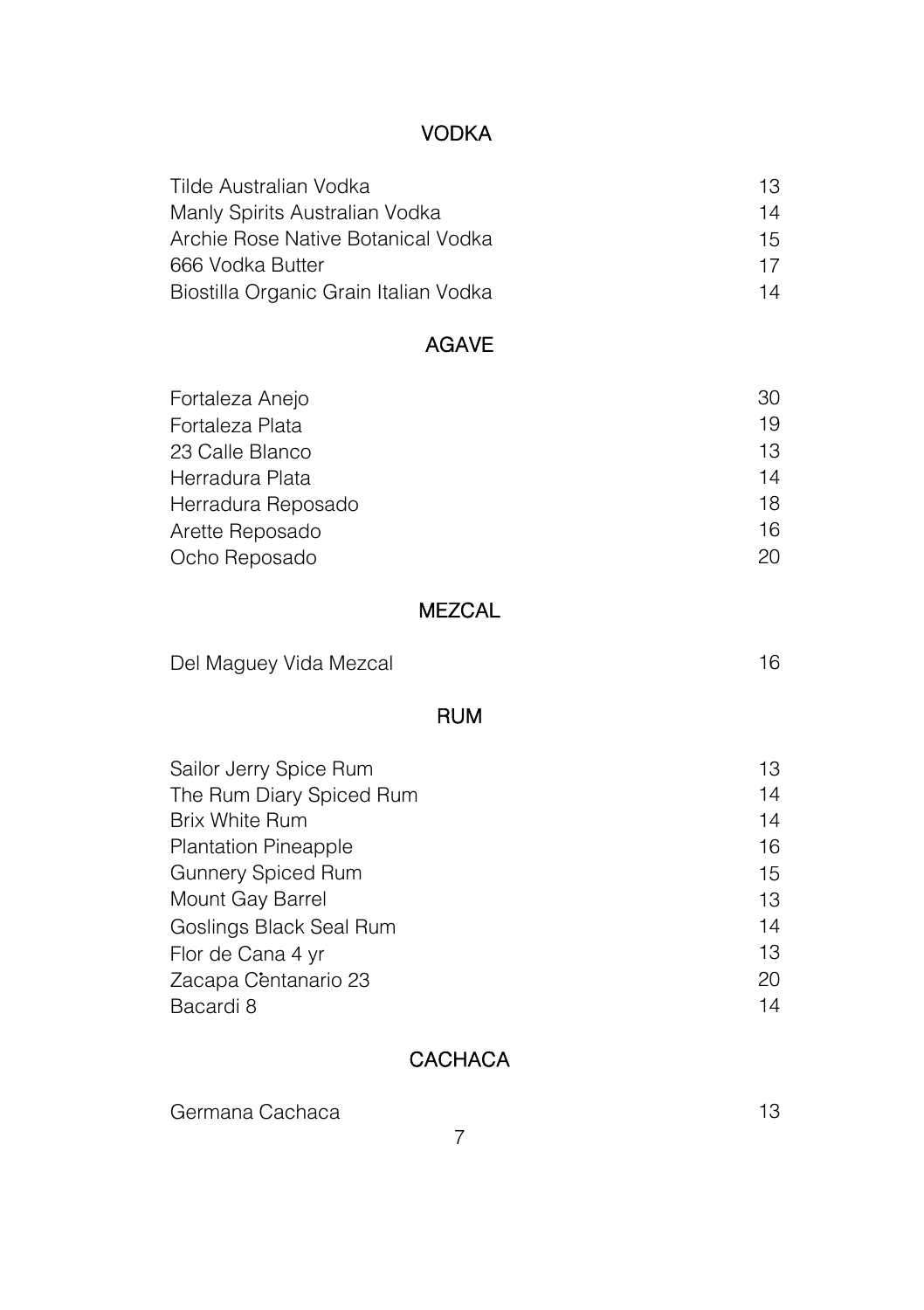#### WHISKY

| Lark Chinotto Whisky            | 55 |
|---------------------------------|----|
| Lark Classic Cask Whisky        | 38 |
| Lark Amaro Cask Whisky          | 44 |
| Hellyers Road Original          | 18 |
| Hellyers Road Pinot Noir Finish | 22 |
| Starward Solera Single Malt     | 20 |
| Starward Two Fold               | 14 |
| Nant Single Malt Port Cask      | 32 |
| Gospel Solera Rye               | 13 |
| Puni Alba Italian Malt Whisky   | 27 |

#### SCOTCH WHISKY

| Glenmorangie the Original<br>Dalwhinnie 15yr | 16<br>20 |
|----------------------------------------------|----------|
|                                              |          |
| Ardbeg 10yr                                  | 21       |
| Lagavulin 16yr                               | 24       |
| Laphroaig Select                             | 17       |

#### IRISH WHISKY

| Jameson                 |  |
|-------------------------|--|
| Jameson Caskmates Stout |  |

# NORTH AMERICAN WHISKEY

| Canadian Club 12           | 13 |
|----------------------------|----|
| Jack Daniels Single Barrel | 18 |
| Makers Mark                | 13 |
| Woodford Reserve           | 14 |
| Woodford Reserve Rye       | 16 |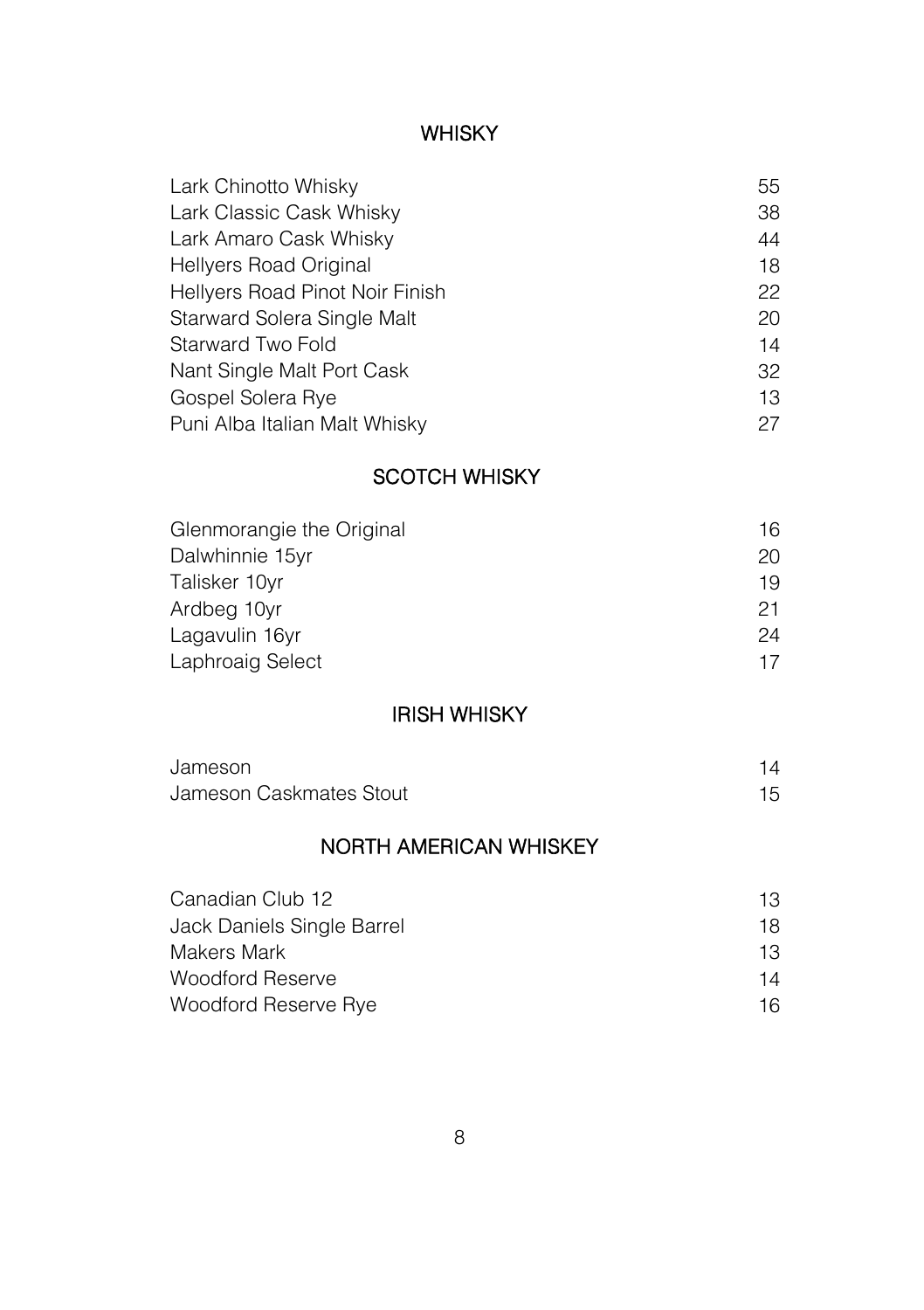# COGNAC

| Hennessy VS                | 15  |
|----------------------------|-----|
| Hennessy VSOP              | 20  |
| Tesseron XO Passion        | 50. |
| Frapin Chateau Fotpinot XO | 34  |

# PISCO

| Barsol Pisco Quebranta Pisco | 14 |
|------------------------------|----|
|                              |    |

# GRAPPA

| Villa de Varda                           | 21 |
|------------------------------------------|----|
| Buganza Grappa                           | 20 |
| Tosolini 40                              | 28 |
| Terreblu Grappa Bianca                   | 30 |
| NV Domenis 1898, Grappa Storica Bianca   | 25 |
| NV Domenis 1898, Grappa Storica Nero Bio | 23 |
| Questa: e Viole Moscato                  | 22 |
| Questa: e Verde Alpine Herbs             | 21 |
| Speri Grappa di Amarone                  | 22 |
| Villa de Varda Trie Riserva              | 25 |
| Tedeschi Grappa di Amarone               | 28 |
| Bosco del Merlo "Alba Antica"            | 20 |
| Domenis Storica Riserva                  | 30 |
| Villa de Varda Dolzan Riserva            | 34 |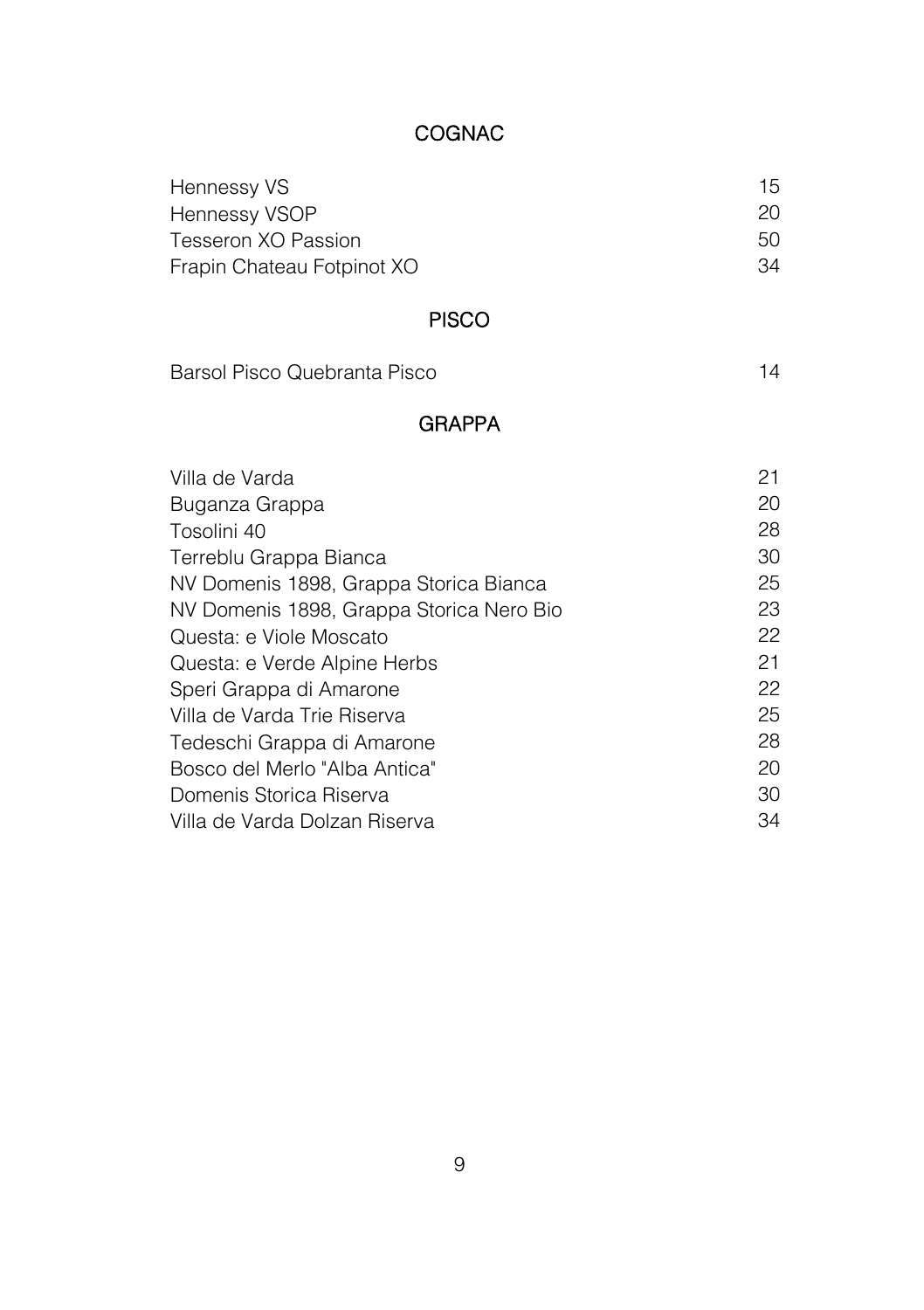# APERITIVI

| Aperol                       | 11 |
|------------------------------|----|
| Campari                      | 11 |
| Rondo bio Aperitivo Gensiana | 14 |
| Rinomato Aperitivo           | 13 |
| Italicus                     | 15 |
| St George Bruto Americano    | 15 |
| <b>Rhubi Mistelle</b>        | 14 |

#### AMARI

| Amaro Averna            | 14 |
|-------------------------|----|
| Amaro Braulio           | 13 |
| Amaro Canapa Queen Mary | 21 |
| Amaro Montenegro        | 13 |
| Amaro Nonino            | 18 |
| Amarot                  | 16 |
| <b>Branca Menta</b>     | 16 |
| Cynar                   | 12 |
| Fernet Branca           | 16 |
| Elisir China            | 14 |
| Mr Black Amaro          | 15 |
| Lucano                  | 12 |
| Distilleria Berta       | 16 |
| Zucca Rabarbaro         | 14 |

#### FRENCH

| Lillet Blanc             | 12 |  |
|--------------------------|----|--|
| <b>Chartreuse Green</b>  | 17 |  |
| <b>Chartreuse Yellow</b> | 15 |  |
| Pernod Absinthe          | 20 |  |

# SHERRY & MUSCAT

| Ammontillado       | 14 |
|--------------------|----|
| Muscat Rhutherglen | 13 |
| Pedro Ximenex      | 15 |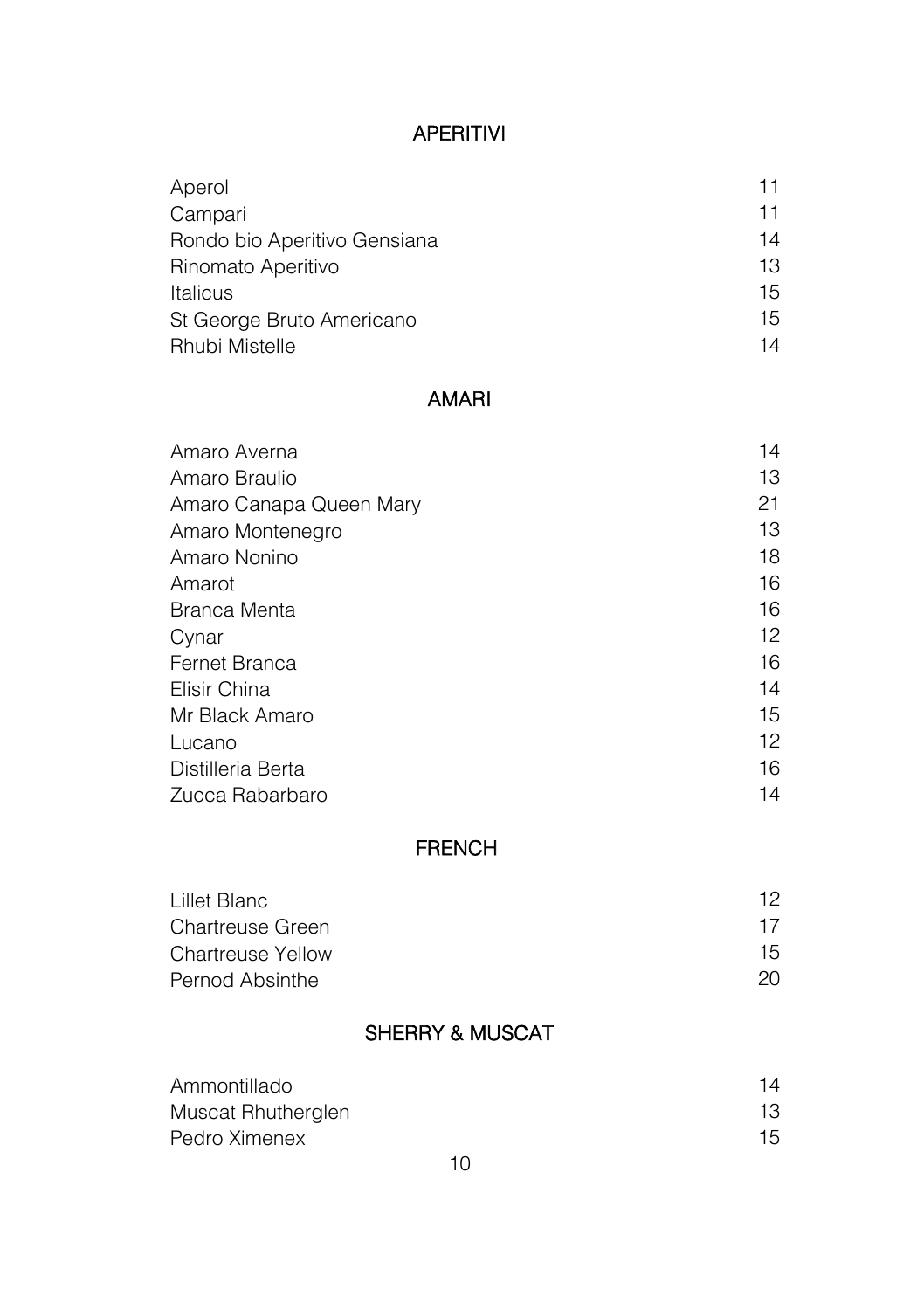# ACQUAVITI & CALVADOS

| Nonino Uvarossa                            | 19 |
|--------------------------------------------|----|
| Nonino Gioiello Miele di Agrumi            | 19 |
| Distillerie Lussurgesi Abbardente Affinata |    |

#### VERMOUTH

| Carpano Antica                     | 14 |
|------------------------------------|----|
| Chianti Vergano Americano          | 12 |
| Macchia Vermouth                   | 12 |
| Macchia Vermouth Mediterraneo      | 13 |
| Mancino Bianco                     | 13 |
| Mancino Chinato Vermouth           | 16 |
| Mancino Rosso                      | 13 |
| Meigegamma Vermut Bianco Extra Dry | 14 |
| Oscar Bianco                       | 12 |
| Oscar Dry                          | 15 |
| Oscar Rosso                        | 12 |
| Punt e Mes                         | 13 |
| Pure Sardinia Vero                 | 12 |
| Scarpa Bianco                      | 11 |
| Tenuta Tamburnin Vermut            | 13 |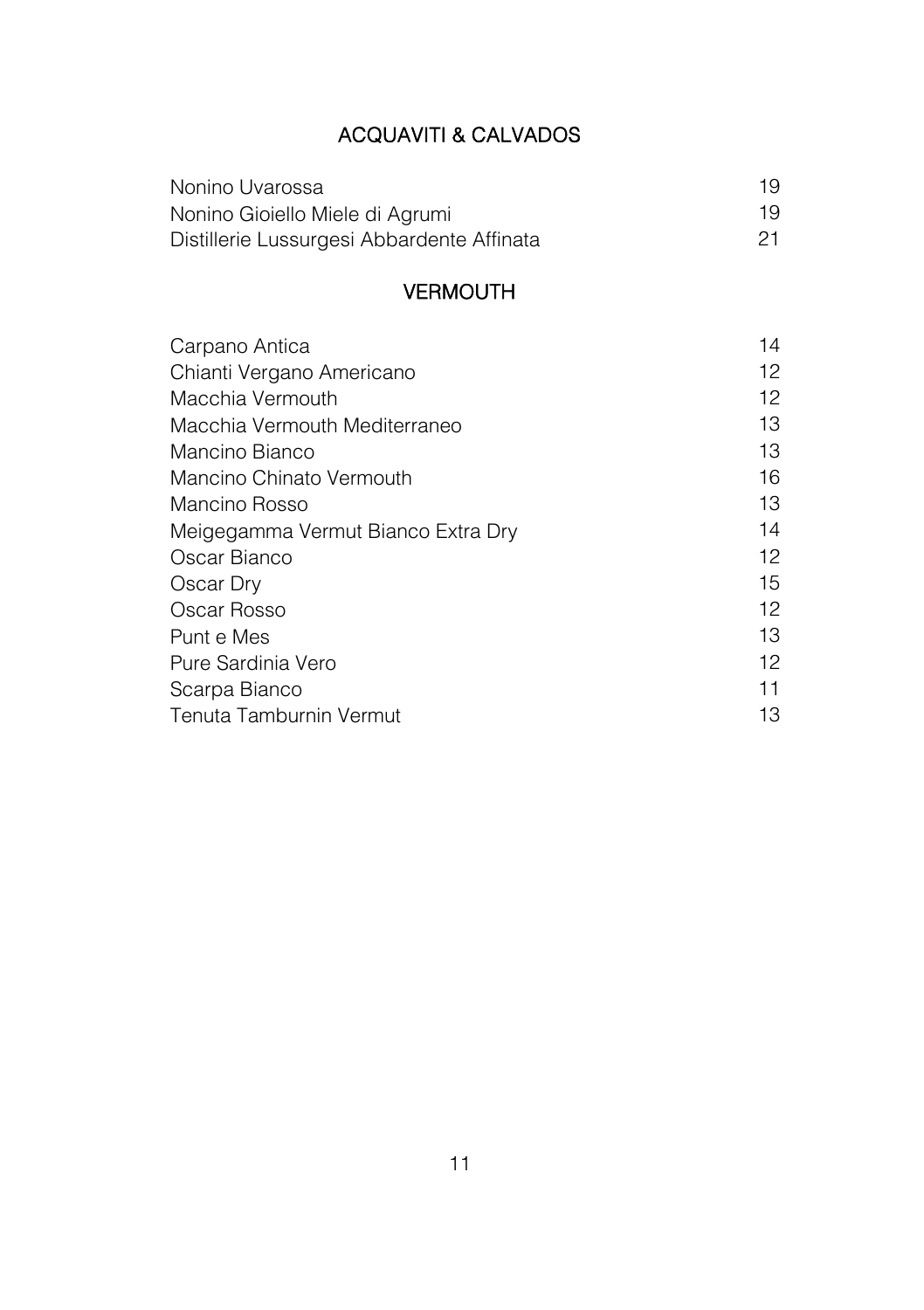# LIQUORI ITALIANI

| Disaronno                       | 13 |
|---------------------------------|----|
| Frangelico                      | 13 |
| Galliano Sambucca               | 14 |
| Luxardo Marschino               | 12 |
| Essantiae Liquore Orange        | 20 |
| Essantiae Caffe Liquor          | 21 |
| Essantiae Liquore Cedrina       | 21 |
| Colazingari Ciocara Sour Cherry | 20 |
| Colazingari Sambuca Fina        | 20 |
| Colanzingari Amaro Laziale      | 19 |
| Walcher Anima di Arancia        | 18 |
|                                 |    |

# LIQUORI INTERNAZIONALI

| Applejack Laird's       | 14 |
|-------------------------|----|
| Chambord                | 13 |
| Cherry Herring          | 12 |
| Cointreau               | 11 |
| Dom Benedictine         | 13 |
| Muyu Chinotto           | 16 |
| Muyu Jasmine            | 16 |
| Muyu Vetiver            | 16 |
| Drambuie                | 15 |
| <b>Grand Marnier</b>    | 15 |
| Mr Black                | 14 |
| Pimms                   | 12 |
| St Germaine Elderflower | 13 |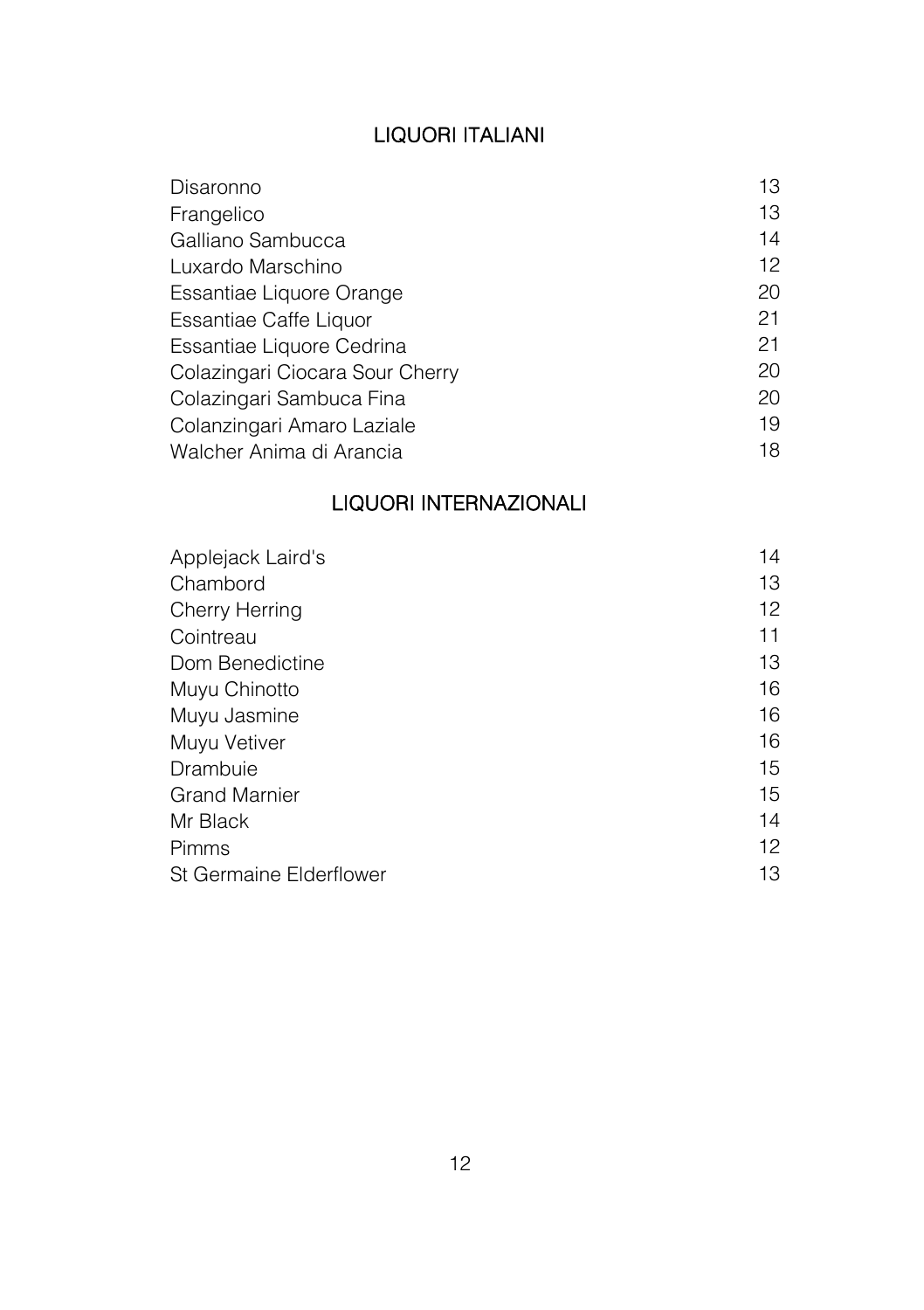# JUICES

| Orange    | 6 |
|-----------|---|
| Pineapple | 6 |
| Cranberry | 6 |
| Tomato    | 6 |

# SOFT DRINKS

| Mandarin Strangelove Soda | 8 |
|---------------------------|---|
| Fever Tree Soda           | 6 |
| Fever Tree Tonic          | 6 |
| Fever Tree Ginger Ale     | 6 |
| Fever Tree Ginger Beer    | 6 |
| Sprite                    | 6 |
| Coke                      | 6 |
| Coke no sugar             | 6 |